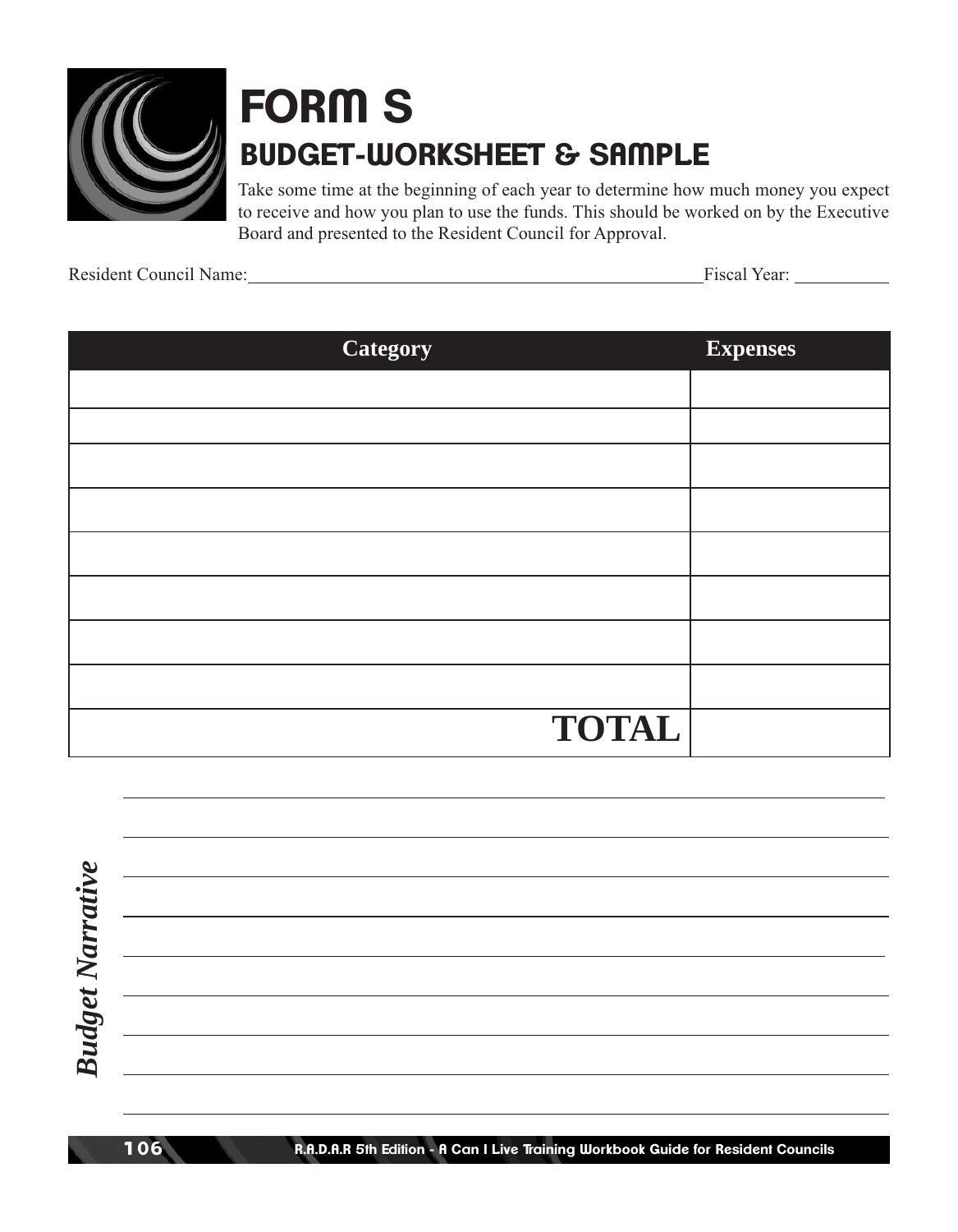# *Sample Budget*

Table 1: This is a sample budget with an explanation of each expense. This is the Budget that would be submitted for approval.

| <b>Category</b>                                       | <b>Expenses</b> |
|-------------------------------------------------------|-----------------|
| Training and Development (RC, Parent & Youth)         | \$5,000.00      |
| <b>Resident Council Technical Support (24/7)</b>      | \$1,990.00      |
| (NRCC) National Resident Council Coalition Membership | \$150.00        |
| <b>Light Refreshments (Meetings)</b>                  | \$600.00        |
| <b>Office Supplies</b>                                | \$700.00        |
| Conferences (RCLC, NAR-SAAH & CCHRCO)                 | \$3,000.00      |
| <b>Community Day (Annual Event)</b>                   | \$1,000.00      |
| <b>Stipends</b>                                       | \$4,800.00      |
| <b>TOTAL</b>                                          | \$17,240.00     |

## *Budget Narrative*

## **Training & Development**

This annual training and development fee will cover the cost resident council leadership training and parenting & pregnancy prevention training for youth and young adults

## **Resident Council Technical Support**

To strengthen our training and development, this technical assistance, support and guidance gives our council what they need to become strong and independent.

## **NRCC Membership**

The National Resident Council Coalition is our membership dues to our national affiliation with resident organization Can I Live, Inc.

## **Light Refreshments**

This line item covers the cost for food to be served during our meetings and on-site training events.

## **Office Supplies**

This line item covers the cost for printing, paper and general offices supplies for the year.